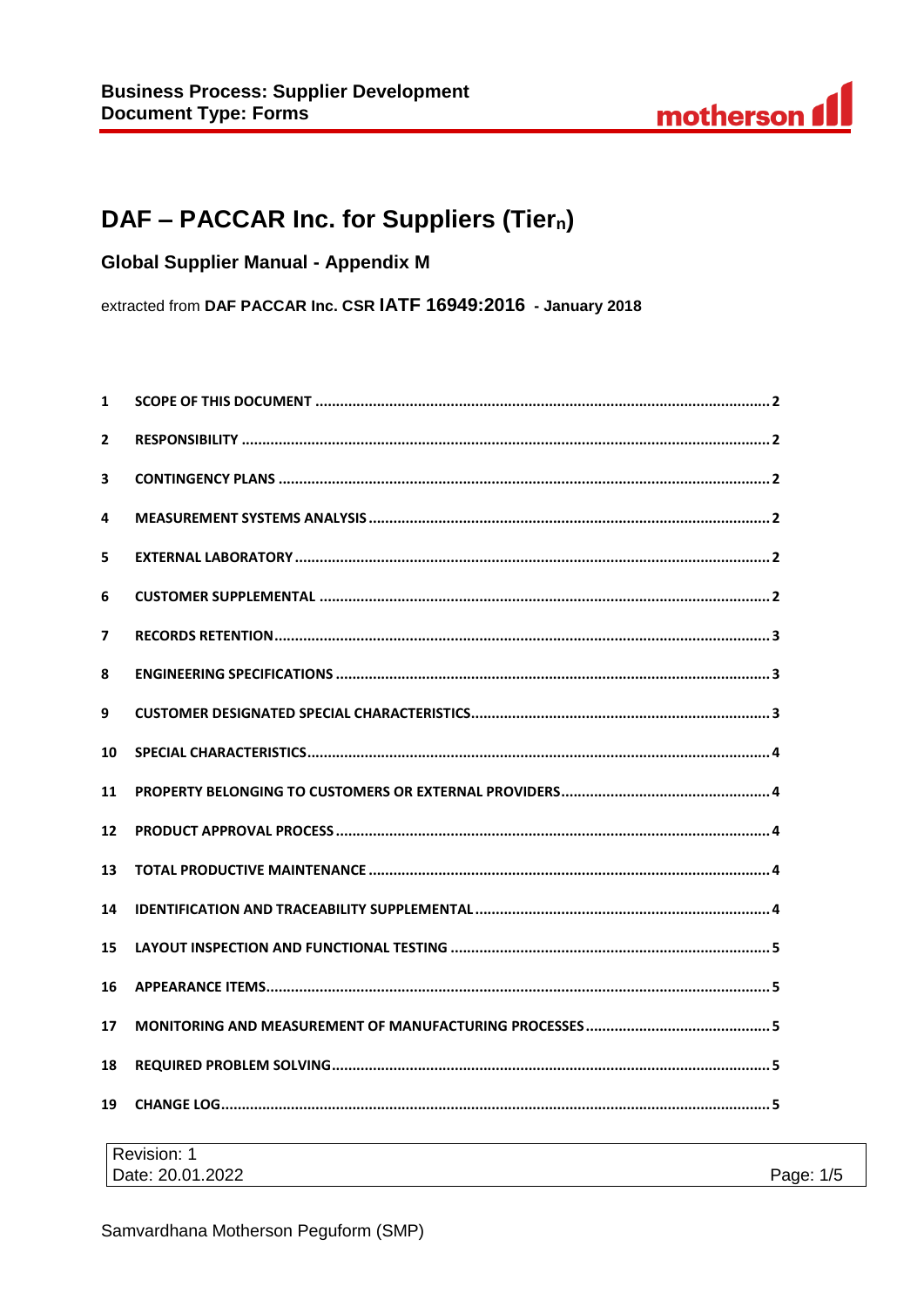## **1 Scope of this document**

The scope of this document is to ensure compliance to customer requirement by sub-suppliers of SMP Automotive who are supplying for any DAF project. This document is listing requirements for these suppliers in addition to standard IATF 16949 requirements and in addition to standard SMP requirements.

# **2 Responsibility**

Suppliers who are supplier for SMP of a component for a DAF product shall meet all requirements listed in this document during the whole project lifetime. This includes but not limited to:

- Regularly check for updates of this document on [www.smp-automotive.com](file:///C:/Users/B30577/Desktop/SMP%20Supplier%20Manual/Supplier%20Manual%20final/www.smp-automotive.com)
- Ensure availability and awareness of related DAF standards and requirements mentioned in this document
- Ensure requirements are met in their supply chain

## **3 Contingency plans**

These plans are to be kept up to date and can be requested by PACCAR / SMP whenever applicable.

# **4 Measurement systems analysis**

Use the AIAG Measurement Systems Analysis manual for guidance.

### **5 External laboratory**

Where PACCAR specifies specific test laboratories, they will be included in the controlling engineering specification. Otherwise, the supplier is responsible for qualifying their internal or external inspection and test laboratories. Results may be required for submission with the PPAP package.

## **6 Customer Supplemental**

Effectiveness of training must be measured. Example of tools to accomplish requirement are MSAs on inspectors, hands-on testing, and measurement of individual quality performance. PACCAR endorses Six Sigma, Design for Six Sigma, and Kaizen/Lean methodologies.

| Revision: 1      |           |
|------------------|-----------|
| Date: 20.01.2022 | Page: 2/5 |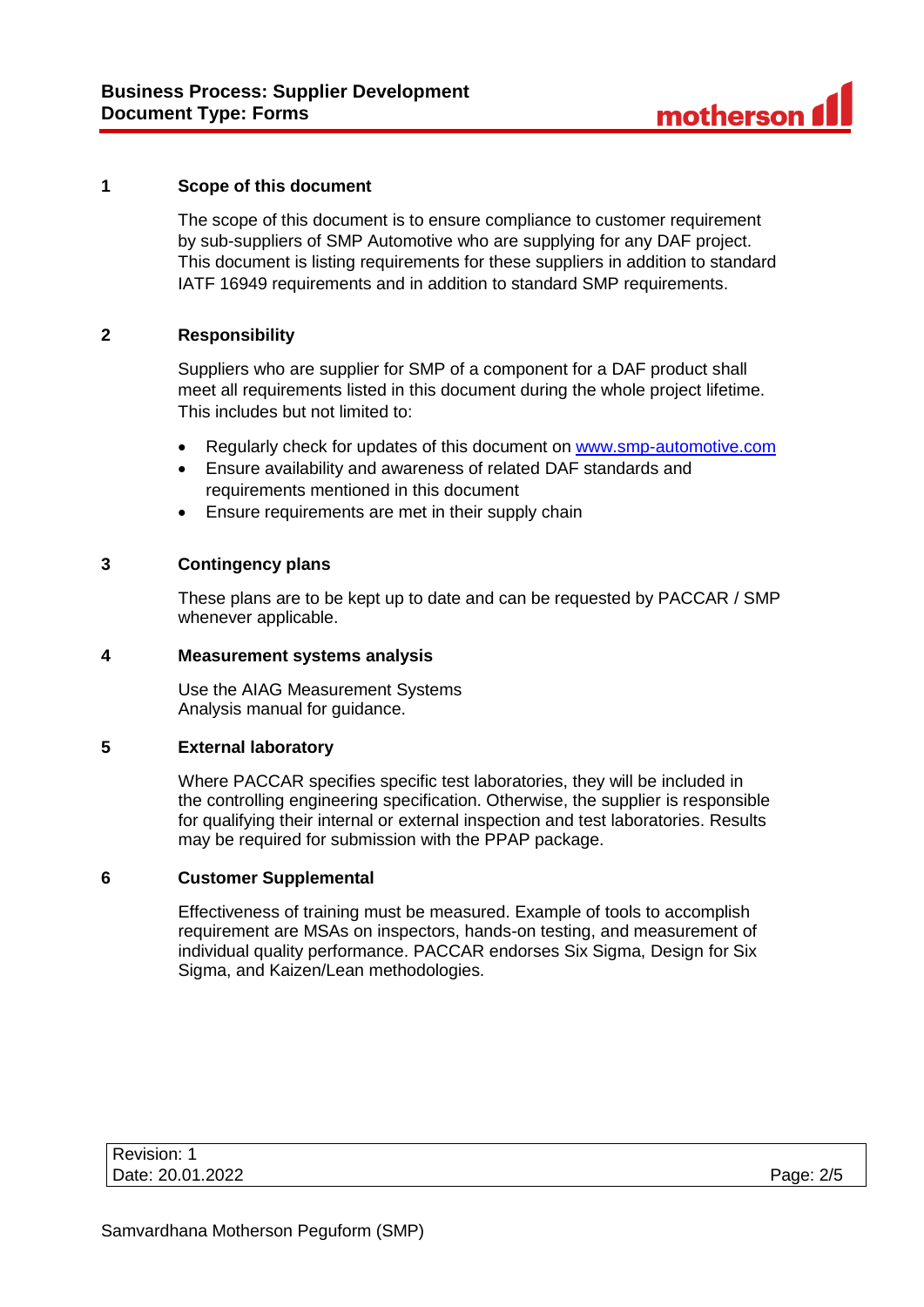## **7 Records retention**

PACCAR requires a retention of seven years after End of Production and/or Service Life of product if Government regulations and/or Safety Critical Parts are involved, regardless of part usage life. These requirements do not supersede any government retention mandates.

# **8 Engineering specifications**

Special Processes are to be monitored as required by PACCAR requirements. PACCAR reserves the right to request evidence of monitoring for any reason. Special processes include, but are not limited to: heat treat, coating, plating, adhesive application, and welding.

## **9 Customer designated Special Characteristics**

PACCAR Engineering defines the features that are designated as Special Characteristics on the drawing for PACCAR proprietary designs.

Many forms of additional process controls might be appropriate for a given Special Characteristic. Typically, the specific type of additional process control depends on the following:

- Capability of the process. The goal of capability analysis is to ensure that a process is capable of meeting customer specifications. The use of capability statistics (Ppk) to make that assessment is required.
- Potential severity of the consequence associated with a nonconforming characteristic
- Type of Special Characteristic (significant or critical)
- Specific information about the characteristic itself (attribute or variable)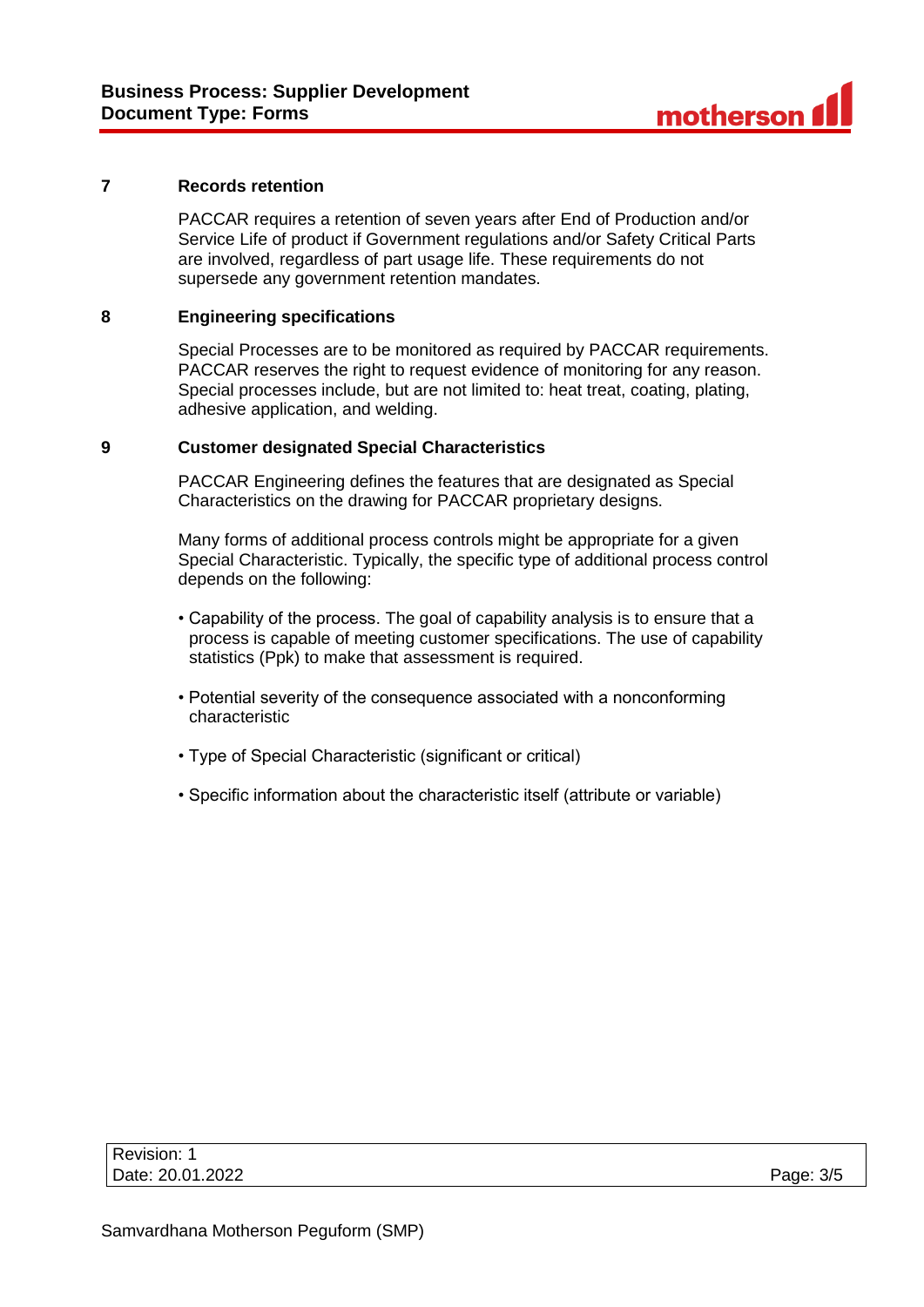# **10 Special Characteristics**

PACCAR classification of special Characteristics should be used. Suppliers may use their own symbols on their drawings but must include them on PFMEAs and Control Plans.

| Table 1 - Supplier capability requirements |               |                                  |                                                                                                                                                                                                                                       |                                                                                                                                                                                                                                                                                                                                                       |                                                                                                                     |
|--------------------------------------------|---------------|----------------------------------|---------------------------------------------------------------------------------------------------------------------------------------------------------------------------------------------------------------------------------------|-------------------------------------------------------------------------------------------------------------------------------------------------------------------------------------------------------------------------------------------------------------------------------------------------------------------------------------------------------|---------------------------------------------------------------------------------------------------------------------|
| <b>Characteristic</b>                      | <b>Symbol</b> | <b>Capability</b><br>requirement | <b>Reaction plan</b><br>requirements                                                                                                                                                                                                  | <b>Control plan</b>                                                                                                                                                                                                                                                                                                                                   | <b>Approvals</b>                                                                                                    |
| Critical                                   |               | $Ppk \ge 1.67$                   | If specified capability<br>level cannot be<br>achieved, 100%<br>inspection is required.<br>Control plans must<br>specify suitable controls<br>to prevent further<br>processing and/or<br>delivery of<br>nonconforming product.        | Critical Characteristics may require<br>specific producer, assembly,<br>shipping, maintenance, or<br>monitoring action and shall be<br>addressed on a control plan. Critical<br>characteristics shall be uniquely<br>identified in all associated<br>documentation, such as<br>specifications, manufacturing<br>drawings, control plan, and so forth. | Quality<br>control plans<br>shall be<br>approved for<br>CCs by SQA<br>(external) or<br>Quality<br>(internal)        |
| Significant                                |               | $Ppk \ge 1.33$                   | If specified capability<br>level cannot be<br>achieved, 100%<br>inspection is required.<br><b>Control plans must</b><br>specify suitable controls<br>to prevent further<br>processing and/or<br>delivery of<br>nonconforming product. | <b>Significant Characteristics:</b><br>Quality planning actions shall be<br>addressed on a control plan.<br>Significant characteristics shall be<br>uniquely identified in all associated<br>supplier manufacturing<br>documentation, such as<br>specifications, drawings, control<br>plan, and so forth.                                             | Quality<br>control plans<br>shall be<br>approved for<br><b>SCs by SQA</b><br>(external) or<br>Quality<br>(internal) |
| <b>Unmarked</b>                            | (none)        | $Ppk \ge 1.00$                   | An unmarked<br>characteristic feature<br>shall not be construed to<br>imply that exceeding any<br>tolerances is permitted:<br>only that special process<br>controls may not be<br>required.                                           | Exceeding tolerances shall be<br>addressed in a control plan when<br>required.                                                                                                                                                                                                                                                                        | Quality<br>control plans<br>shall be<br>approved by<br><b>SOA</b><br>(external) or<br>Quality<br>(internal)         |

# **11 Property belonging to Customers or External providers**

See Terms & Conditions of Tooling Orders and Tooling Agreements.

### **12 Product approval process**

PACCAR requires approval to the most current AIAG edition of PPAP manual - Truck section.

# **13 Total productive maintenance**

The supplier must have a documented system for preventive maintenance (PM). This includes a timely review of planned and unplanned maintenance activities and a documented action plan to address any backlog. Action plans are to be included in the Management Review process. The timeliness and effectiveness of PM must be demonstrated when requested.

### **14 Identification and traceability supplemental**

Where appropriate, the organization shall identify the product by suitable means throughout product realization. The organization shall identify the product status with respect to monitoring and measurement requirements. Where traceability is a requirement, the organization shall control and record the unique identification of the product.

| Revision: 1      |           |
|------------------|-----------|
| Date: 20.01.2022 | Page: 4/5 |